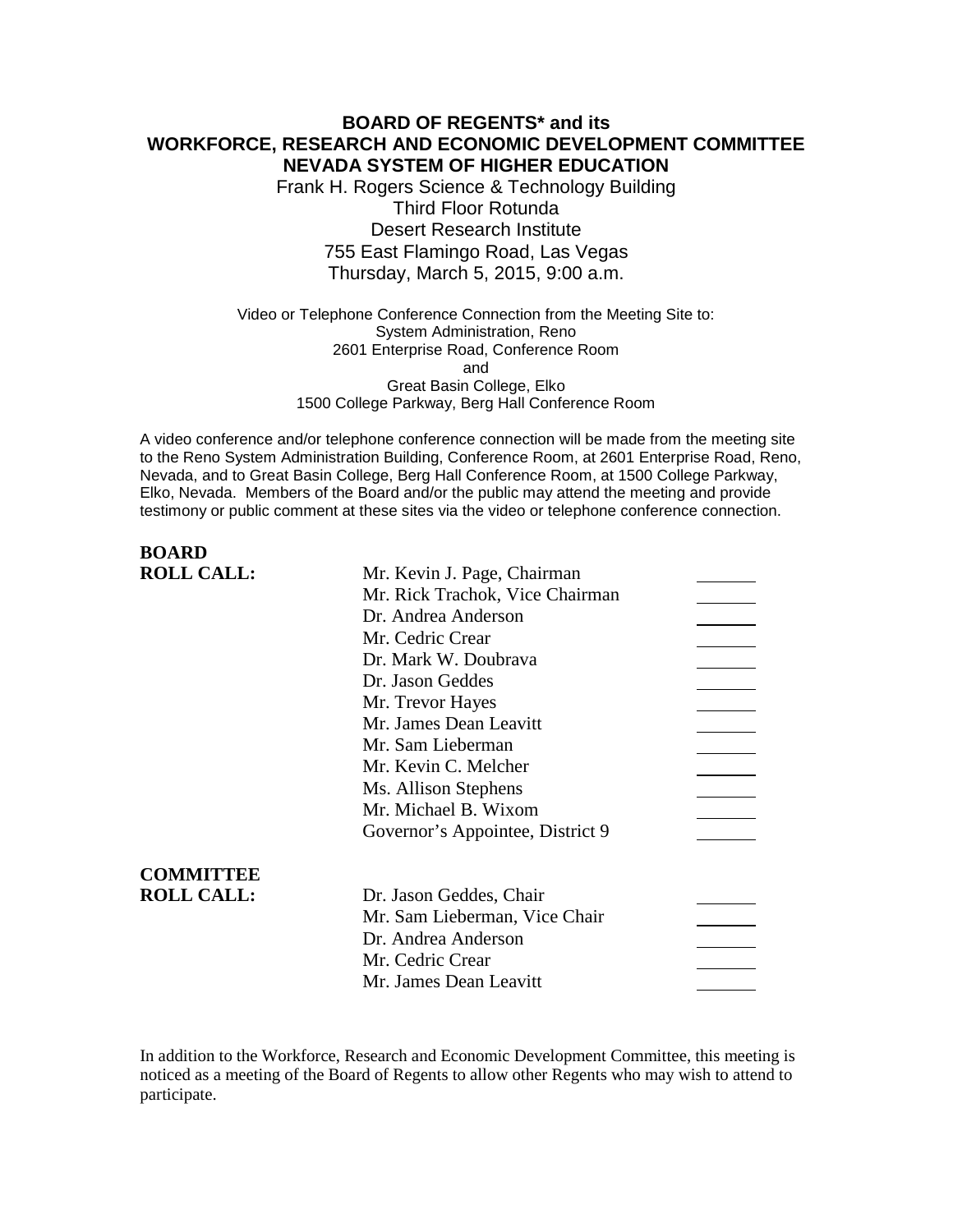### **IMPORTANT INFORMATION ABOUT THE AGENDA AND PUBLIC MEETING**

**NOTE:**Below is an agenda of all items scheduled to be considered. Notification is hereby provided that items on the agenda may be taken out of the order presented, two or more agenda items may be combined for consideration, and an agenda item may be removed from the agenda or discussion relating to an item on the agenda may be delayed at any time.

In accordance with the Board of Regents' Bylaws, Title I, Article V, Section 20, items voted on may be the subject of a motion to reconsider at this meeting. A motion to reconsider an item may be made at any time before adjournment of this meeting. Similarly, if an item is tabled at any time during the meeting, it may, by proper motion and vote, be taken from the table and thereafter be the subject of consideration and action at any time before adjournment of this meeting.

\*The Board of Regents, at its regularly scheduled meetings, meets concurrently with its Committees (the Academic and Student Affairs Committee; the Audit Committee; the Business and Finance Committee; the Cultural Diversity Committee; the Investment and Facilities Committee; the Health Sciences System Committee; and the Workforce, Research and Economic Development Committee). The Board's Committee meetings take place in accordance with the agendas published for those Committees. Regents who are not members of the Committees may attend the Committee meetings and participate in the discussion of Committee agenda items. However, action items will only be voted on by the members of each Committee, unless a Regent is temporarily made a member of that Committee under Board of Regents' Bylaws, Title 1, Article VI, Section 6. The full Board of Regents will consider Committee action items in accordance with the Board of Regents' agenda published for the current or for a subsequent meeting.

In accordance with the Board of Regents' Bylaws, Title 1, Art. V, Section 13, a quorum may be gained by telephonic hookup.

Some agenda items are noted as having accompanying reference material. Reference material may be accessed on the electronic version of the agenda by clicking the reference link associated with a particular item. The agenda and associated reference material may also be accessed on the Internet by visiting the Board of Regents' website at:

### <http://system.nevada.edu/Nshe/index.cfm/administration/board-of-regents/meeting-agendas/>

Many public libraries have publicly accessible computer terminals. Copies of the reference material and any additional support materials that are submitted to the Board of Regents' Office and then distributed to the members of the Board of Regents after the mailing of this agenda but before the meeting, will be made available as follows: 1. Copies of any such materials are available at the Board of Regents' Office at 2601 Enterprise Road, Reno, Nevada, and the Board of Regents' Office at 4300 S. Maryland Parkway, Las Vegas, Nevada. A copy may be requested by calling Keri Nikolajewski at (702) 889-8426; 2. Copies of any such materials will also be available at the meeting site.

Reasonable efforts will be made to assist and accommodate physically disabled persons attending the meeting. Please call the Board office at (775) 784-4958 in advance so that arrangements may be made.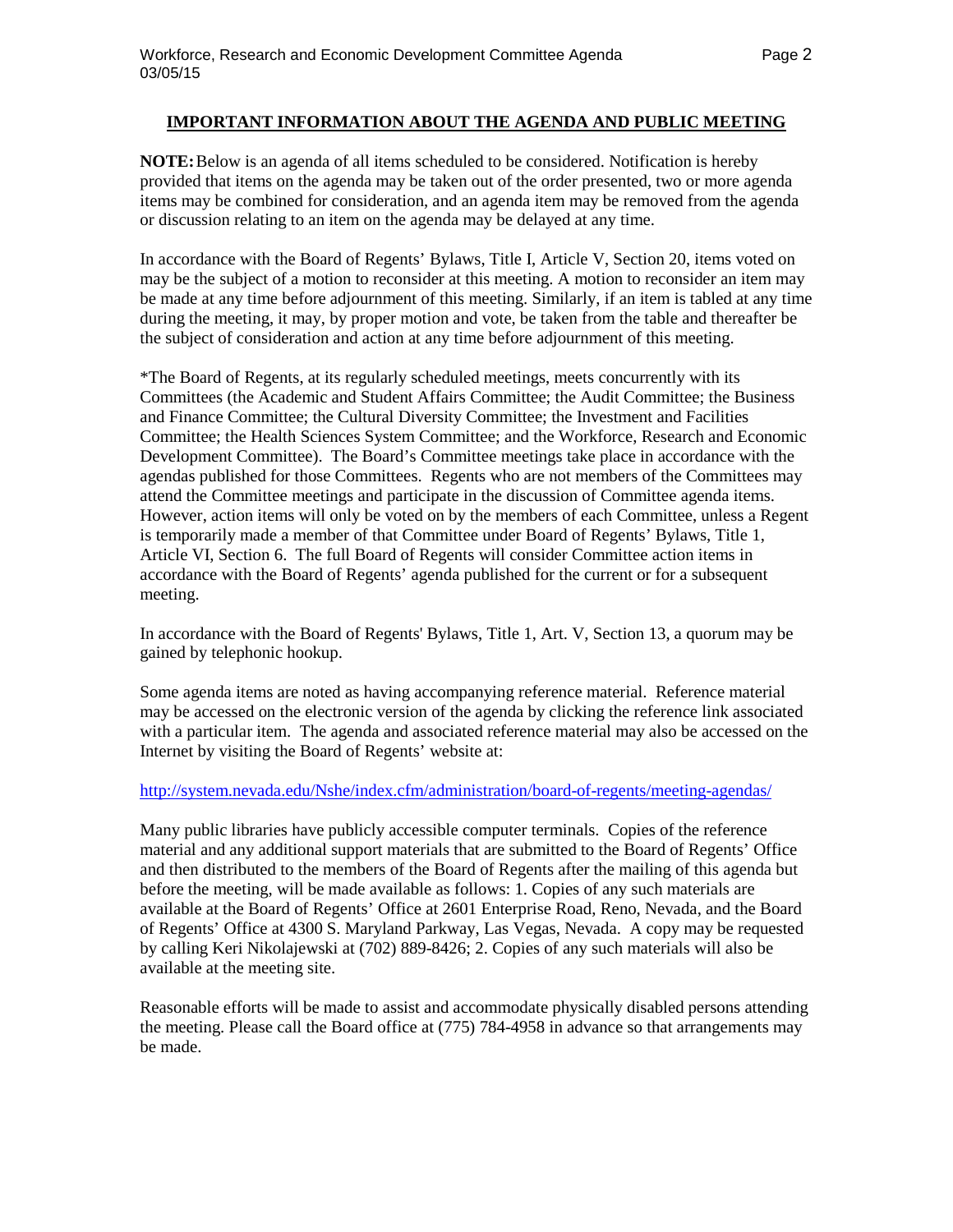## **1. PUBLIC COMMENT INFORMATION ONLY**

Public comment will be taken during this agenda item. No action may be taken on a matter raised under this item until the matter is included on an agenda as an item on which action may be taken. Comments will be limited to three minutes per person. Persons making comment will be asked to begin by stating their name for the record and to spell their last name. The Committee Chair may elect to allow additional public comment on a specific agenda item when that agenda item is being considered.

In accordance with Attorney General Opinion No. 00-047, as restated in the Attorney General's Open Meeting Law Manual, the Chair may prohibit comment if the content of that comment is a topic that is not relevant to, or within the authority of, the Board of Regents, or if the content is willfully disruptive of the meeting by being irrelevant, repetitious, slanderous, offensive, inflammatory, irrational or amounting to personal attacks or interfering with the rights of other speakers.

## **2. MINUTES FOR POSSIBLE ACTION**

Request is made for approval of the minutes from the December 4, 2014, meeting. *[\(Ref. WRED-2\)](http://system.nevada.edu/tasks/sites/Nshe/assets/File/BoardOfRegents/Agendas/2015/mar-mtgs/wred-refs/WRED-2.pdf)*

*ESTIMATED TIME: 5 mins.*

## **3. DRI AND RESEARCH UNIVERSITY INFORMATION ONLY CLASSIFICATIONS**

DRI President Stephen G. Wells will present on how DRI, UNLV and UNR can partner to achieve the universities' goal of Research University/Very High Research Activity (RU/VH) status under the classifications established by the Carnegie Foundation for the Advancement of Teaching and DRI's goal of bringing added value to NSHE graduate education. *[\(Ref. WRED-3\)](http://system.nevada.edu/tasks/sites/Nshe/assets/File/BoardOfRegents/Agendas/2015/mar-mtgs/wred-refs/WRED-3.pdf)*

*ESTIMATED TIME: 20 mins.*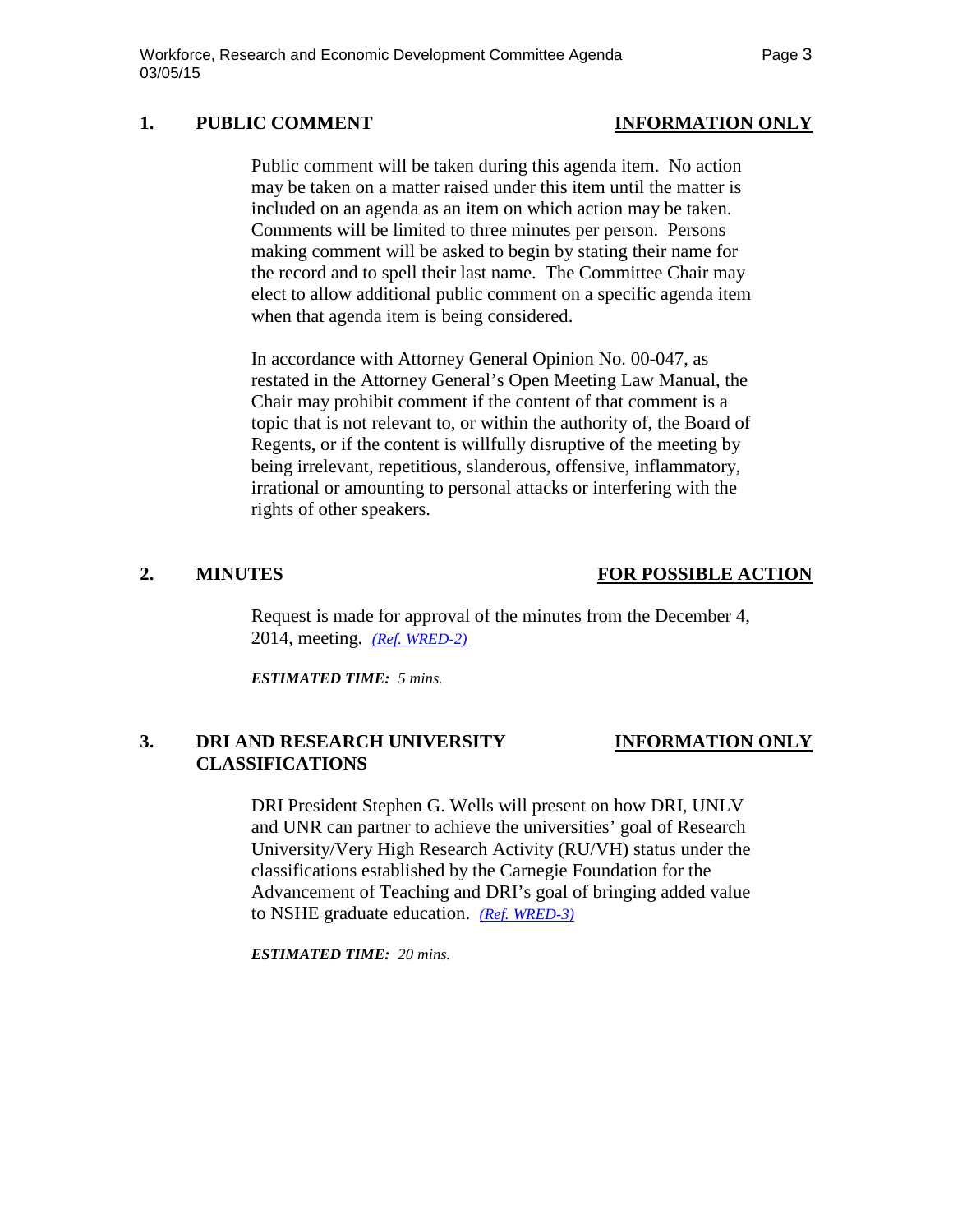### **4. REGENTS' AWARDS FOR POSSIBLE ACTION**

NSHE Board of Regents' policy calls for the Committee's approval of recommended candidates for various Regents' awards. The following individuals are nominated for 2015 Regents' awards. *[\(Ref. WRED-4\)](http://system.nevada.edu/tasks/sites/Nshe/assets/File/BoardOfRegents/Agendas/2015/mar-mtgs/wred-refs/WRED-4.pdf)*

- a. Nevada Regents' Researcher Award Dr. Kwang J. Kim, UNLV
- b. Nevada Regents' Rising Researcher Award Dr. Lynn Comella, UNLV Dr. Eelke Folmer, UNR Dr. Amanda Keen-Zebert, DRI

*FISCAL IMPACT: \$5,000. Each recipient of the Regents' Researcher Award receives an award of \$5,000. Each NSHE campus shares the costs of funding the Regents' Awards, with the exception of the Scholar Award (see main Board agenda) that is funded 100 percent by System Administration, and the Advisor Award that is funded 50 percent by System Administration and 50 percent by the institutions. For specific costs to the institution, see the cost sharing table in the Procedures and Guidelines Manual Chapter 8, Section 2, Subsection 6.*

*ESTIMATED TIME: 5 mins.*

### **5. NEW BUSINESS INFORMATION ONLY**

Items for consideration at future meetings may be suggested. Any discussion of an item under "New Business" is limited to description and clarification of the subject matter of the item, which may include the reasons for the request.

*ESTIMATED TIME: 5 mins.*